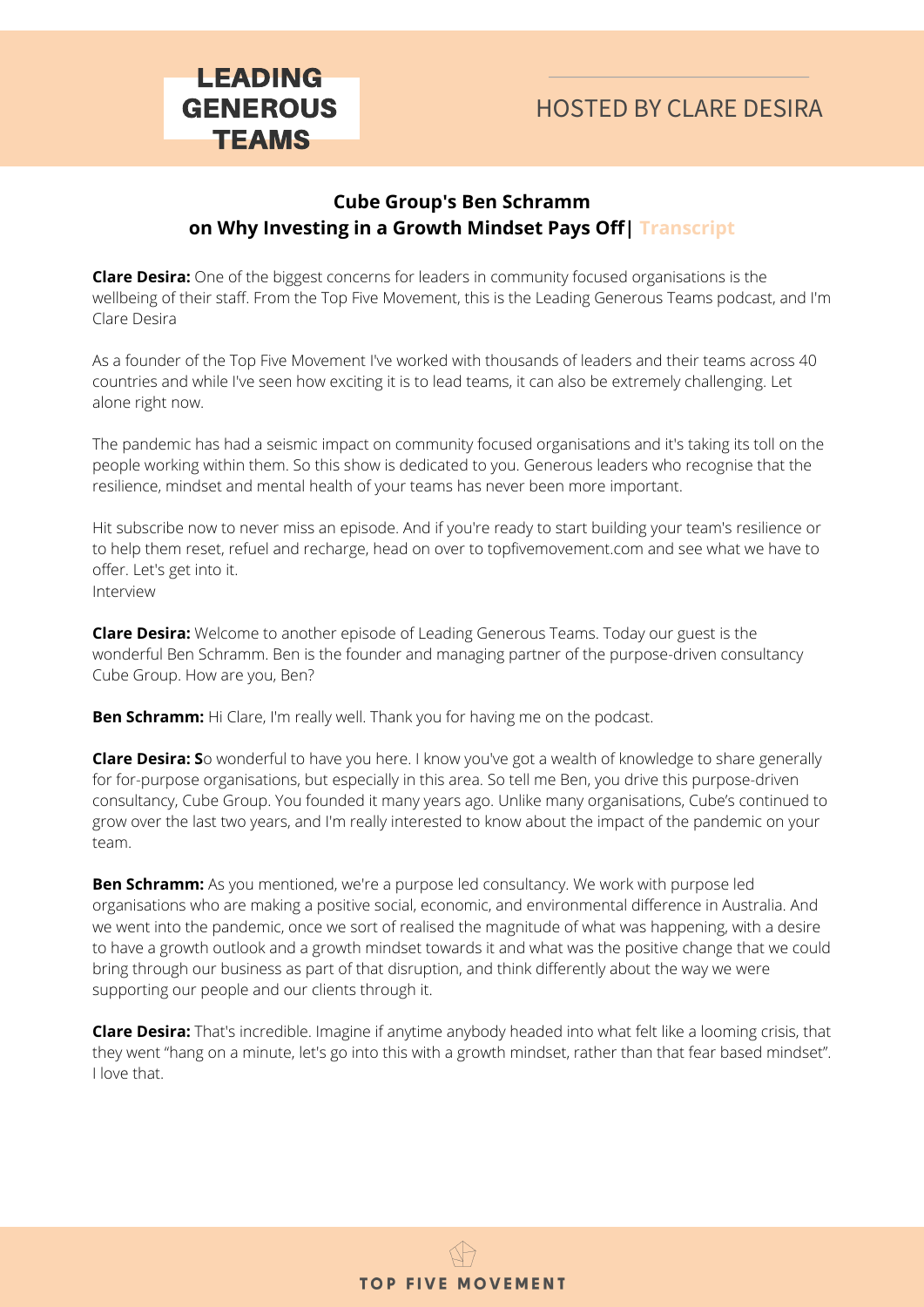## HOSTED BY CLARE DESIRA

**Ben Schramm:** It's hard to do. Your initial reaction is you want to freak out. I think it takes a bit of bravery and step into it and say let's embrace, and let's try and think differently about this.

**Clare Desira:** So Ben, tell us a little bit about your staff. I know many of your staff and that they're super passionate people, and I know that a time like this can really drive passionate people to work even harder. So what has it been like for them during this time?

**Ben Schramm:** Well, I think that's true. That's a really interesting thought around the impact of a pandemic in a period like this on purpose-driven professionals. As you said, we're very emotionally connected to our work. We're a B Corp, we want to be the change at Cube Group and make a positive difference. If you're working in child protection, if you're working in disability, in education, youth, helping marginalized and disadvantaged members of the community, these are changes that are really important to the quality of life in our country and you can get really invested in it. So with that sometimes can naturally come a level of stress and a level of concern for the work that you do, because the stakes are high.

So I think going into it, understanding that that's the case and wrapping support around the team that we have at Cube Group, who are purpose led and making a difference, is important. And giving them permission to have a break, permission to step away from that, in some respect, sort of self-induced pressure because you do want to make a difference, and wrap some different types of mental health and wellbeing supports around them is something we've been really focused on at Cube.

**Clare Desira:** I love that. Can you tell us a little bit more about that Ben? What have you been doing to support the Cubie's mindset and resilience and mental health.

**Ben Schramm:** It's been a wonderful journey, Clare. We're doing some really interesting things that I'm super proud of at Cube. I'll take you through a few of them. Of course there's a journey that we're all on when it comes to mental health in the workplace and I think that there's still a long way for many of us to go in many industries.

But some of the things that we're doing, we have Cube leave at Cube Group, where we have provided all of our people, our full-timers and it's pro-rated, with an additional five days of Cube leave each year. So that provides you with some flexibility to use it in ways that create that buffer for you, in that work-life balance that we want to create.

The other thing we've been doing is we've really embraced this idea of all roles flexi at Cube. And that was a big part of the change in the pandemic as previously we were in the office most days. We did have some flexibility, certainly, embedded in our working model, but when I started my career it was, you're in the office every day. There was a bit of a work hard, play hard mentality. I joined the big four in the late nineties, and that was kind of the vibe going around then.

I think we've just seen in a very positive way, a shift towards a much different mode of operations. We still need to move further down this path, but we really took a decision to say, right, at Cube, all roles flex. So you can design your work week to work when, where, and how it's going to work for you.

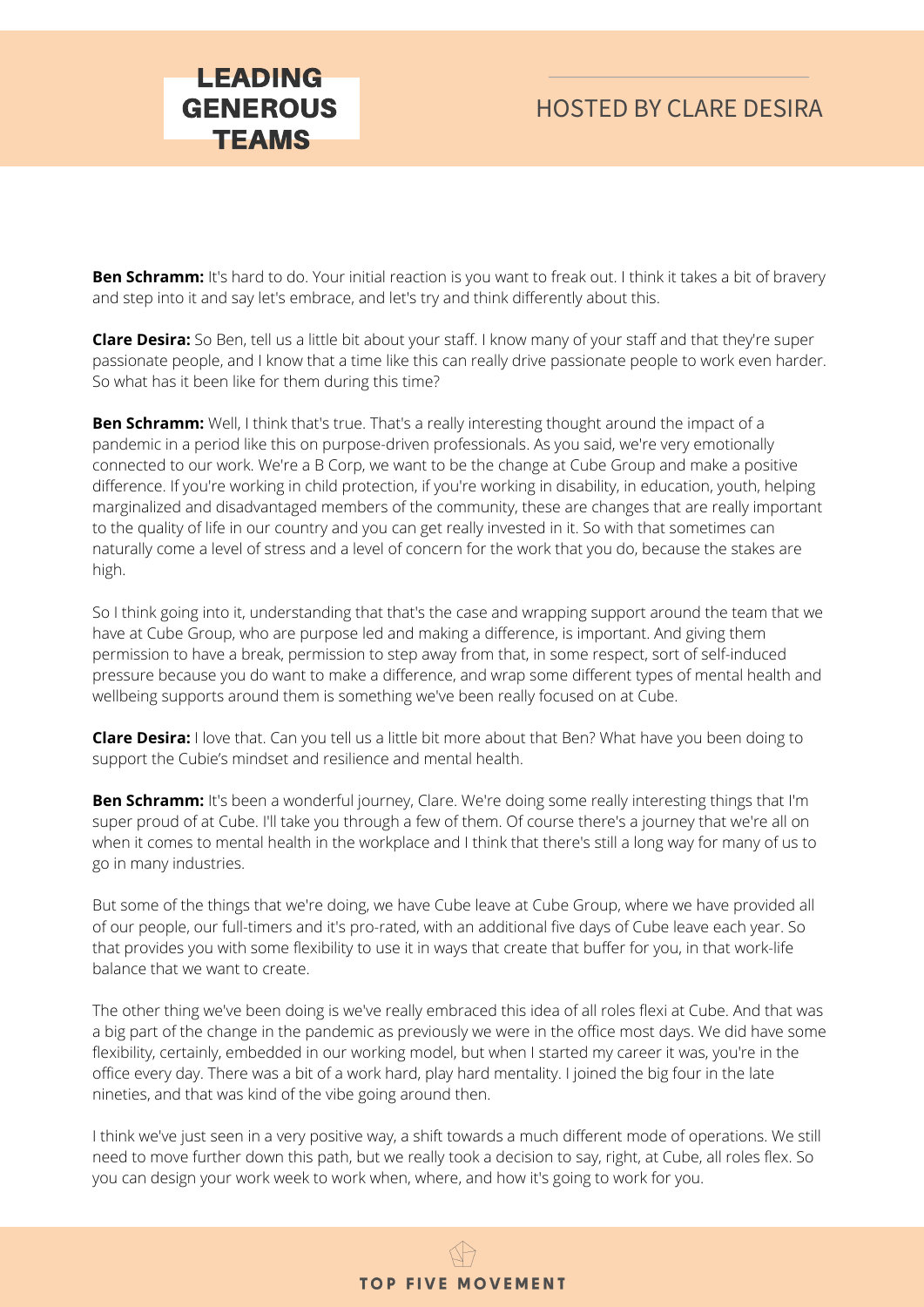

If I'm honest, that was a leap. Like we've gone some way to that end because I still had a little bit of old school in me about needing to be in the office these certain hours, showing up in this way. But moving towards it and taking that decision to provide ultimate flexibility to our team, it's been amazing. And if anything, productivity far increases, the culture of the firm becomes stronger and is bound, because you're just showing this deep level of respect. If you've got the right people and you've hired values aligned people into your firm, providing that flexibility absolutely is a big ingredient of a high performing organisation. I've loved that. So that's been a big focus for us.

Something else we've done, of course Clare you'd be aware, we've engaged the Top Five Movement to help us with some wonderful workplace resilience and wellbeing training. And I'm really proud of that actually, you did a wonderful job with your team. I was looking at some Beyond Blue stats in prep for our chat today and it's quite striking. One in six Australians have an experience with depression or anxiety or both. I think that is a massively underestimated figure. I'd say that that's conservative, I'd say it's much higher than that. And then there's a situation where 81% of organisational leaders indicate that they think their workplace has got good mental health supports, but only a third of employees really know or had access to them. So you've got this gap, I think, between employers and employees in terms of an appreciation and awareness of mental health and wellbeing, and the actions that we are taking to address it and support our teams.

So the work we've done with you and your team, Clare, is it's in the sun, right? Like we need an EAP and we've gotten the EAP and that's important and that's a stepping stone, but I think that we're at a time now where leaders need to step into this space much more strongly, take ownership of it and recognise that there are things we can be doing in mental health and wellbeing about people that are more visible, that demonstrate leadership. The work we've done with you to take our team through a process of helping them with the tools they need to think about their mental health and wellbeing, and practical ways for them to own their mental health, wellbeing and resilience in the workplace, has been wonderful for us. So that's been an important initiative for our firm.

Another is diversity and inclusion training. We've been doing a lot of work, we're deeply committed to diversity and inclusion at Cube Group, particularly that inclusivity side of things. When you feel that there is a safe place for you in an organisation and you are included irrespective of your background and your diversity, it reduces the potential for that sort of stress that can really be the kryptonite for wellbeing. We've been very focused on that. Creating a place where everyone feels safe.

**Clare Desira:** Incredible. I know I've seen that with you and with your leadership team and at all levels of the organisation. The trust that you have with one another, even just from that first point that you mentioned around all roles being flexi, the amount of trust that that has created. I love that you shared that that felt like a leap for you initially as the leader, but that you've seen the benefits from that.

Of course it goes without saying that we've really loved working with your team and the work that we've done together as another demonstration of you truly walking your talk when you say 'let's approach this pandemic and this time through that growth mindset lens'. This is not just about coping and putting those basic supports in place, like an EAP for example, but actually really supporting your team to focus on something and have tools that they can focus on to not only cope through this situation, but to really thrive. To build their confidence and their courage, and the things that they speak up about and the way that they set boundaries to support them to recharge and reset on the fly. But we take our hats off and always point to the culture that you've created there at Cube.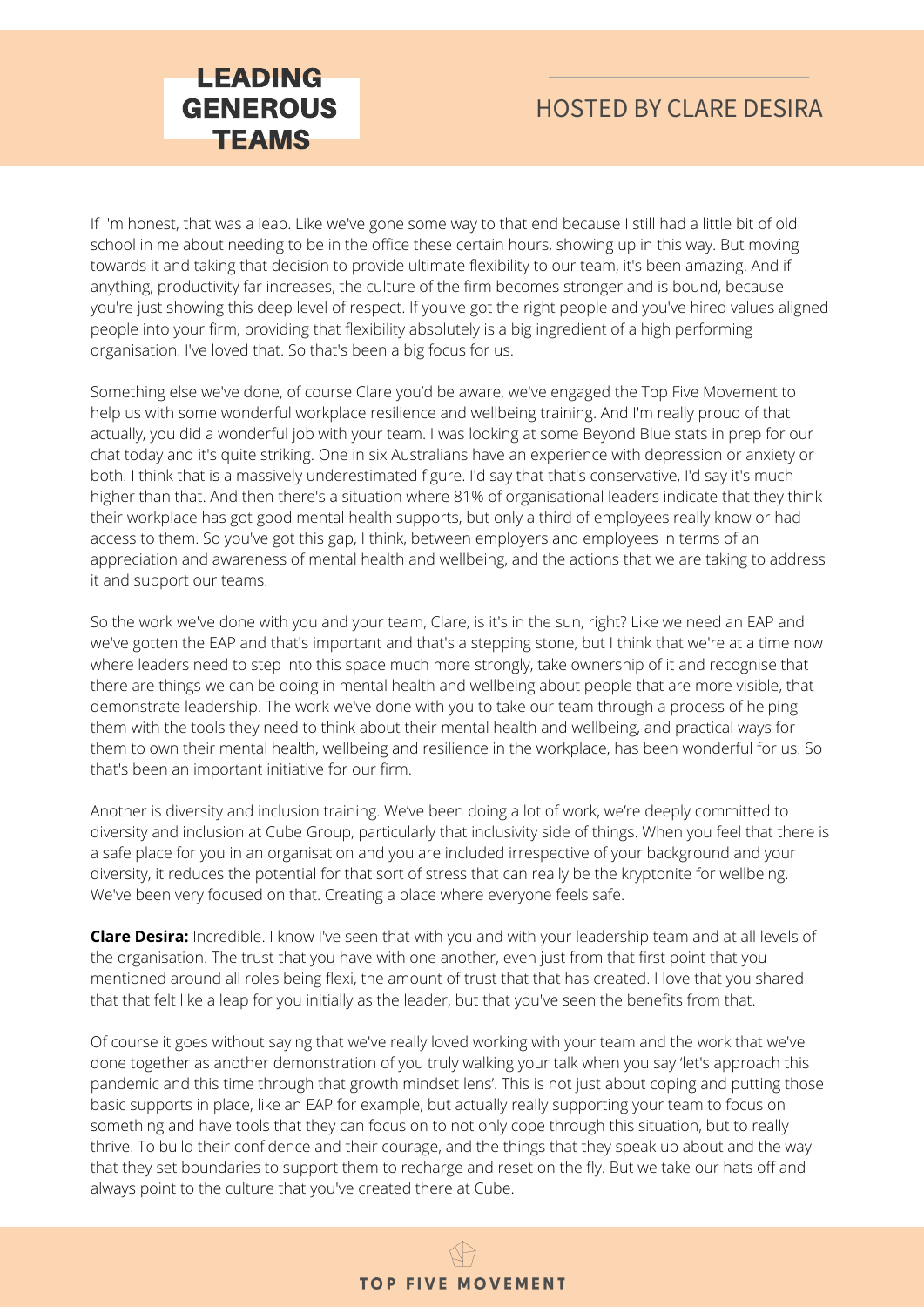## HOSTED BY CLARE DESIRA

**Ben Schramm:** With the pandemic, I find it really interesting the way that it has kind of collapsed these boundaries between personal and professional life. You know, we're in each other's lounge rooms now, we're in each other's bedrooms in some cases if that's where people got their desks set up. So we've transplanted ourselves into people's lives more than we ever had before. I think that that brings with it almost an obligation, it's like a stewardship, for leaders to recognise that.

For example, you might be talking to one of your team and one of their kids comes by for a quick cameo on the Zoom, and they might say "sorry, they're hungry, sorry, I just had some challenges with my young ones so that we have to go to the doctors and just a few medical issues that we're dealing with. But anyway, back to the project." There's two things you can do: go back to the project as they want, or you can say "is everything all right?" I'm certainly advocating that we're all of a sudden leaders or firms are becoming counsellors or psychologists. But I think that there's a space here that we need to step into to recognise that we're almost in this kind of privileged position. It's not just leaders, it's at all levels of organisation and all the different connections we have with our peers and our colleagues to see that we see more, we hear more about the lives of our colleagues and how we can be as supportive as we can be with that line of sight that we now have, and wrap support around each other.

**Clare Desira:** Yeah, I love that you're holding space for each other, not just on projects or with your clients, but also just for each other as humans. And I love that perspective. Thank you. Now, Ben, you have been doing this work for a couple of decades and it takes a lot of energy to build and grow a business and to work with such incredible for purpose clients. So I'm really curious about how you personally build your mental health and resilience, and what lessons do you draw from there?

**Ben Schramm:** I guess my mental health and resilience journey has been an interesting one in that when I was 26, I was diagnosed with a heart condition that required open heart surgery, double valve replacement. Which is a pretty big time for a 26 year old person who, at that time, you think you're a bit more invincible and bulletproof. You're thinking nothing can touch me and then that came along in my life. So that was hugely confronting for me and changed my trajectory in the sense that I went through that surgery, and it all went well, but it was a life-changing event and quite traumatic for me. I was anxious, I had a range of health anxieties, as you would before but also after the surgery. And it really changed my outlook on mental health because I experienced that curve myself.

And then after that, whilst I'm fine now, I had a few complications after the surgery. Some of those even happened on some projects I was working on, where I had to go back for tests and there was the possibility of more surgery and I was extremely anxious about it. One project at the time I needed to take some time off at short notice, and the client at the time, their comment to one of my colleagues was "Ben shouldn't have pulled that one on us." Looking back at it now, I think, that really spoke to her character more than mine, but you realise when you're on the receiving end of that lack of empathy how harsh it can be and how people really can't understand what you're going through in terms of some of that lived experience of, trauma and mental health.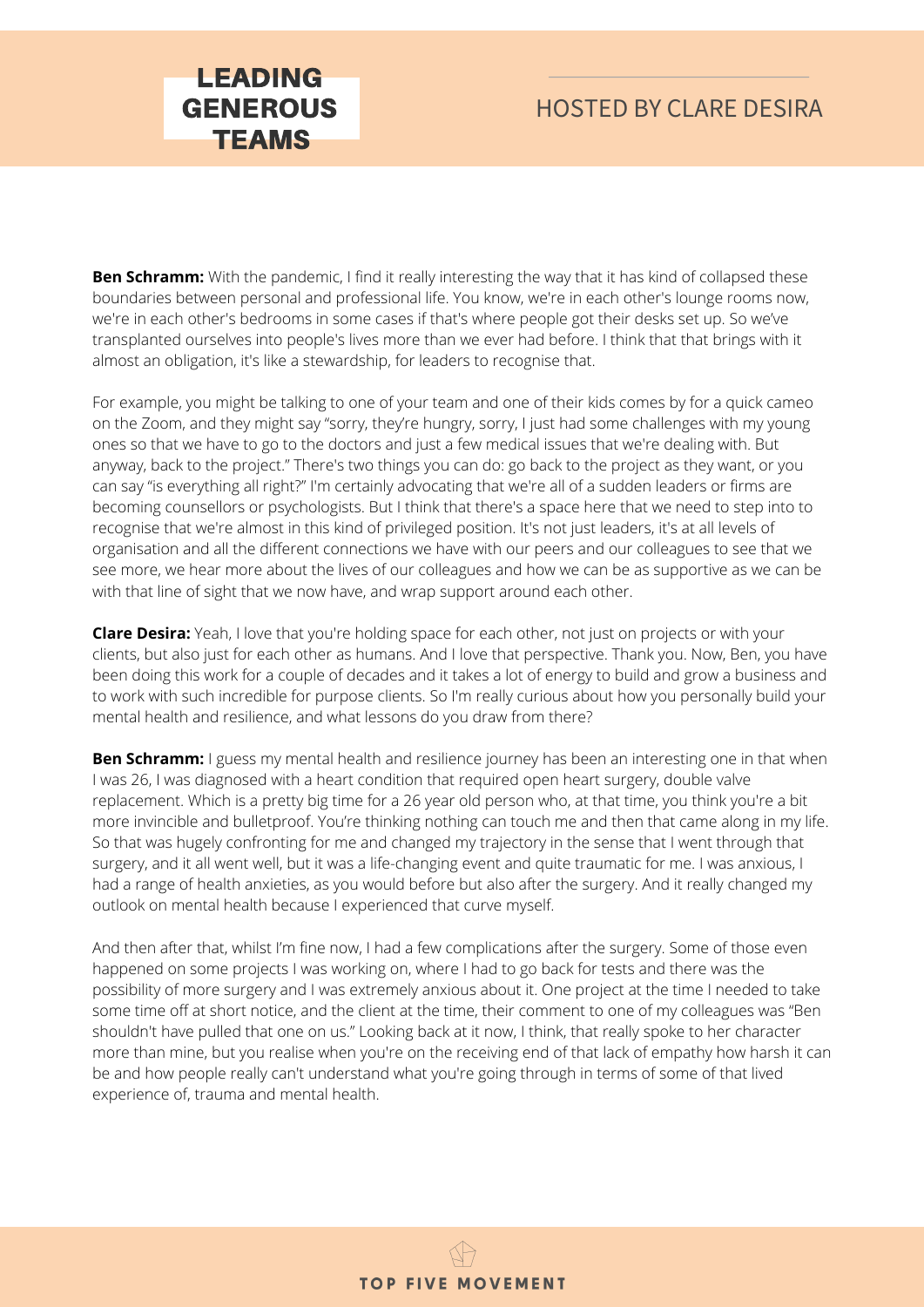## HOSTED BY CLARE DESIRA

Fortunately for me, I didn't need to have surgery and came out the other end and everything's been fine for me, but the experience shifted my perspective, I think, and it made me not want my team to have that lack of support in their lives and in their careers. So I've always felt a deep empathy towards mental health and wellbeing for our people and wanted that at Cube Group. So we've really embraced the idea of everything we can do to be reinventing ourselves and thinking about how we can help our people.

There's big things that we've done, like the work with yourselves, and we've got a robust EAP in place, the Diversity and Inclusion training that we've done, they're all really important pieces of work we do. The way that we engage our team regularly to hear how they're doing, the way that we've embedded strengthbased conversations in our counselling relationships has been a really important investment from us. But some of it also is just the little things. One of our team works from Scotland, and he'll often get a little care pack from the team with some Vegemite and some Tim Tams and some other touches of Australia just to help him feel connected. We had some little packs to Cubies recently that went out that have kids that are homeschooling at the moment, it's been a bit tough, which had colouring in, some games, little dinosaurs that were in water that came out of their eggs, and they loved it. We were all sharing it on Slack and saying how much it was nice to feel connected during a tough time. So sometimes it doesn't have to always be the big things. It can be the little touches that make a difference too.

**Clare Desira:** Yeah. I love that. And Ben, what about you personally? What do you keep doing to build your own mental health and resilience?

**Ben Schramm:** I guess a few things Clare. One of the things that's very important to me as a leader and modern leader is authenticity. What I try to do with my team is try to be open about how I'm feeling and not be bulletproof as a leader. When you do that, you bottle things up. And when you bottle things up that degrades your resilience and your mental health. You need to have that release and a way to do that is to speak openly. If I've had a tough day, I'll talk about it. If I'm feeling a bit tired, I'm happy to share that. If I'm worried about a course of action that I've taken, I'll speak openly about that. We need to get past this idea that you're losing face with your team. If you do that, if you've got the right people around you, that will galvanize your relationships with them because we're not robots, we're humans. I think showing that at all levels is important. The more I do that, the more it strengthens my mental health. So that's one thing that I do.

I think I've got better over time at finding the third space in my life. So, you know, the personal, the professional, and that kind of turn off space. Technology is just so pervasive, and the ability to spend time with my kids, walk the dog, go for a run, exercise and build that into my week has been helpful for my mental health. An extension of that is with what we've done at Cube, where we've given real empowerment to our team with their roles. Flexing is to say "Okay, I've got a whole week to play with here, I want to do some work in the evening, one day I get up early, I might be morning person. I might want to take an afternoon off on Friday as I know I'm going to do a bit of work on Sunday night." So a little bit of rethinking the week structure is something that I and many members of the Cube team have done as well, which has been really helpful.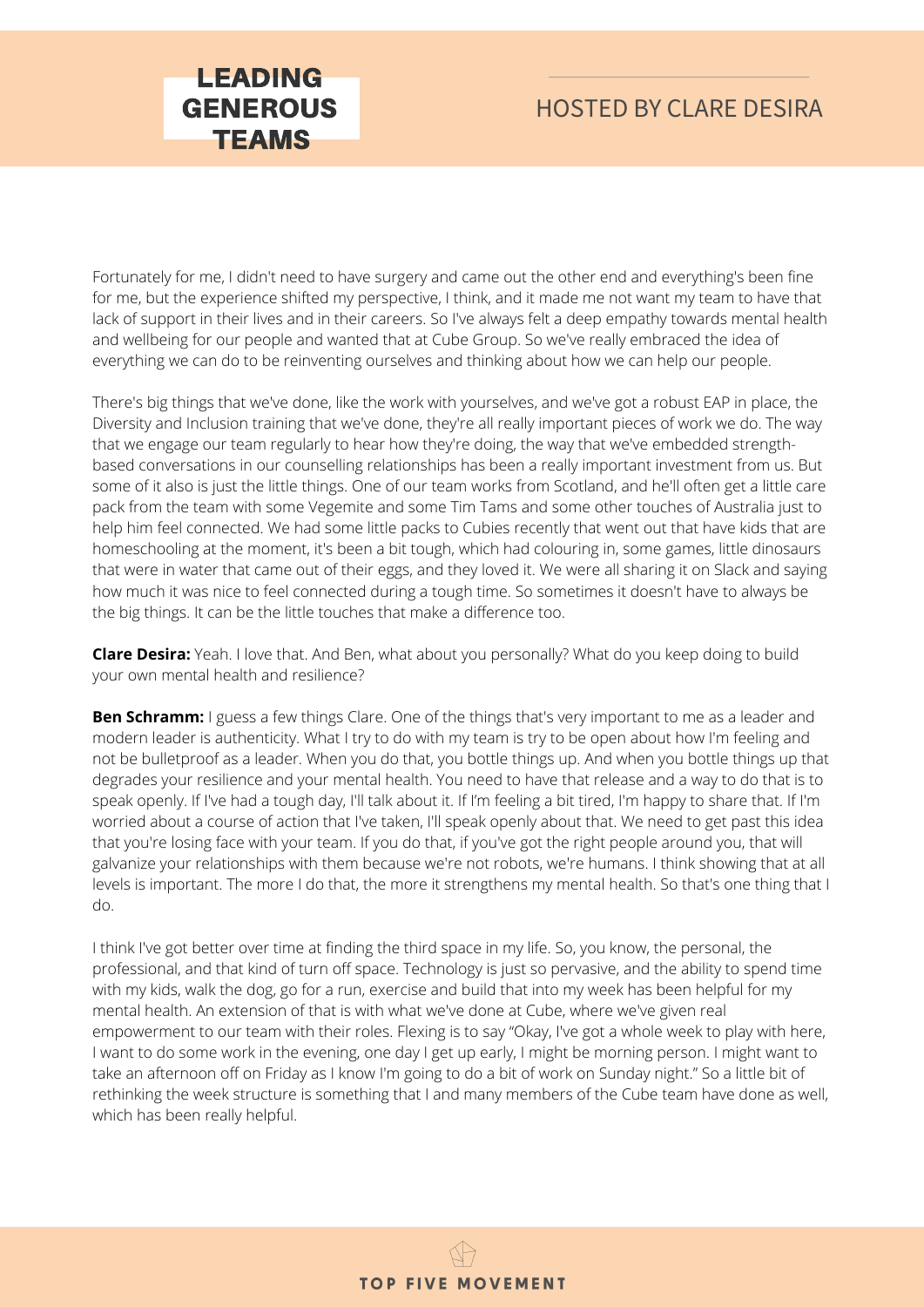## HOSTED BY CLARE DESIRA

Something that I learned really from the work with you, Clare, and Top Five has been some of the mental models that can help you to reframe your thinking when the reality is that there'll still be stress, that there'll be points where you just feel overwhelmed and it's all a bit much. The ability to understand that the way that our thoughts drive our feelings, drive our actions, that think, feel, act model that you've shared with us, has been a really valuable tool. Just to practically be able to reframe your thinking and create some more positive thought patterns at times when you most need them has been another great tool for me.

LEADING GENEROUS **TEAMS** 

**Clare Desira:** Thanks, Ben. And I love how you've said around that when you're vulnerable, when you really share how you were feeling humanly with your team, that it actually galvanizes your team, it brings you together and it makes you stronger.

We've explored in our work together a little bit around this idea of helpful, encouraging and productive thinking. So I wonder, Ben, if you were thinking about the most helpful, encouraging messages that you could give your team at the moment, what thoughts would spring to mind?

**Ben Schramm:** That idea of a safe, authentic space is really important, and a lot of it comes down, again, to that human centered approach to it. So much of this comes down to the conversations you have within your firm with leaders, with each other, and then also with your clients. And each of those conversations is an encounter really. And how do you make sure that your people are equipped to have great conversations that are helping to strengthen their health and wellbeing in the workplace?

One of the things that's important to me with our team is we're really serious about a strength based approach at Cube. We've embedded it in right through the organisation, in terms of our people's skills, experience, their career pathways, the types of work they want to do, and the client experience. We use this term "strong, not wrong", which is a lovely way of encapsulating that there might be some things that you're not so good at, but rather than focus on them let's look at the positives and what you're naturally great at, and really dial up those. The more you can hang out with your strengths and the more that you can focus on them with the HEP thoughts, helpful, encouraging, productive thoughts, strength led lead themselves to that type of thinking. So helping our people to have conversations that bring that growth mindset to their strengths can really short circuit other more negative patterns of thinking and help our people feel safer, happier and willing to open up a bit about those authentic areas that they're feeling worried about.

**Clare Desira:** Yeah, I love that. Strong, not wrong. Wrong, not strong. Brilliant flip either way. Really terrific. It's a really permission giving statement for people I think. You mentioned earlier that EAP (employee assistance program) on its own isn't enough. What do you think is still holding us back as organisations in addressing mental health and wellbeing in the workplace, and what do you think we can do about it?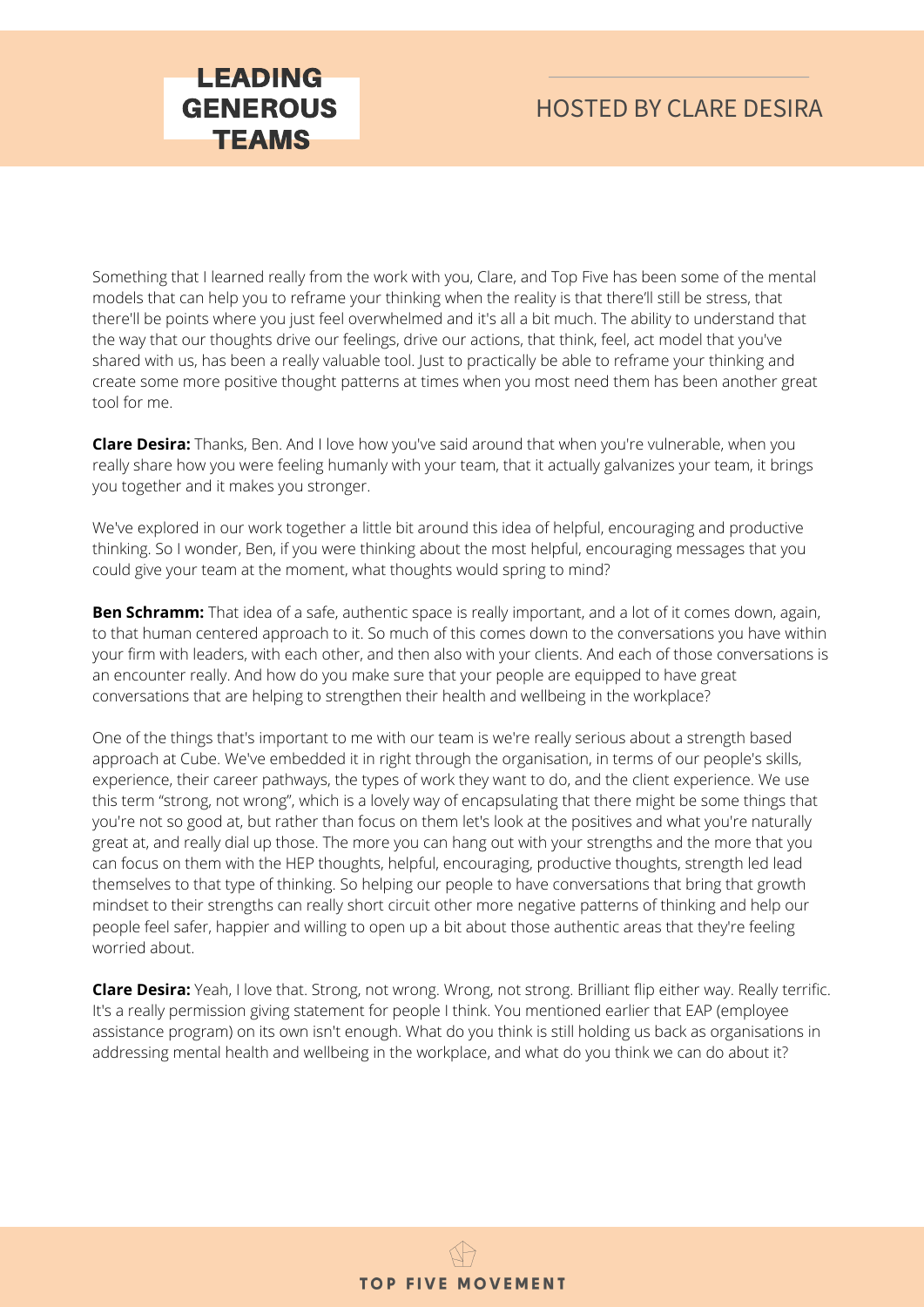

## HOSTED BY CLARE DESIRA

**Ben Schramm:** It's a great question. I think about it quite a bit. If we asked 50 contemporary and wellregarded leaders in a cross section of industries "What do we mean when we say mental health in the workplace?", we'd get 50 different answers. I think they'd be wildly different actually. One of the reasons for that is mental health can be kind of opaque in some ways. It can be a bit hard to touch and feel. So as a result of that, there are times when we put it in the too hard basket and not really tackle it. That's part of the problem. It's "where do I start here?" instead of eat the elephant thing. So I think that's something to overcome and we need to say that that's okay. It is evolving our understanding of it. And there's an educational element here too, where you need to organisationally be vulnerable, in the same way that we talk about at an individual level, and recognise that we don't have all the answers. As an organisation be a bit porous in the way that you open up those outside boundaries to your organisation to other experts and advisors who can help you learn a bit more about it and embed that thinking into your practice and with your people.

I've learned an enormous amount, I've been in industry for 21, 22 years, and just in the last two years, I think this is a time to step into this space of wellbeing and mental health and resilience. The previous modus operandi has been a little bit of risk management set and forget, get an EAP in place, more transactional, okay the safety net's there, we've got an EAP. There's so much more you can do. Explore, talk to people like yourself, Clare and understand that there are pathways you can take that will really build amazing resilience and a healthy workplace for your people.

The other point is that there are economic realities that I don't think we should shy away from in organisations. There are commercials that need to be considered in the way you make investments in any sort of training of your team or any other initiatives that you undertake. And what I'd say to leaders is, don't worry, they'll look after themselves. What I've experienced is if you don't try and draw too strong a link between the work that you're doing in resilience building and healthy mental health in your workplace and the commercial outcomes, if you like, or the investments that you're making in that, then you experience this freedom and the authenticity of what you're doing will just drip through your organisation. What ultimately happens is you've got a stronger culture, your team feels more empowered, you are more productive and that will flow through to all of the economics. They will look after themselves. So put wellbeing first. Don't try and make too strong a link to the commercials.

**Clare Desira:** I think that's really important. What's also important to say there, Ben, is that this is, like you've said, you've called it a journey and it's an ongoing process and it's absolutely an investment too.

So it's an investment, right? Investing in things like wellness and resilience training. When I say that, I talk about live experiences for teams, not just a few worksheets in the dusty corners of a shared drive somewhere, but it's actually these live experiences that keep it front and centre.

Just on the idea of investment, and maybe I'm alone in thinking this, but I think what a lot of people miss the understanding of, is that one of the biggest investments that we make any single day is our thoughts and what we choose to focus on. And there's an absolute cost and an opportunity with that as well, because whether it's when we're waking up in the morning or we're brushing our teeth, or we're about to have a tricky conversation with someone or we're heading into a big decision, having the tools to help us reset and choose what we focus on in those moments - so that we can focus on a growth mindset or a practical mindset or a courageous mindset or whatever it is that we need - that is one of the biggest investments that we ever make. So the tools that you've been touching on, they're not tools that you use once and set and forget, they're ones that you keep bringing every single day to every conversation, every decision, every micro decision in any day as well. So I love that you've mentioned that.

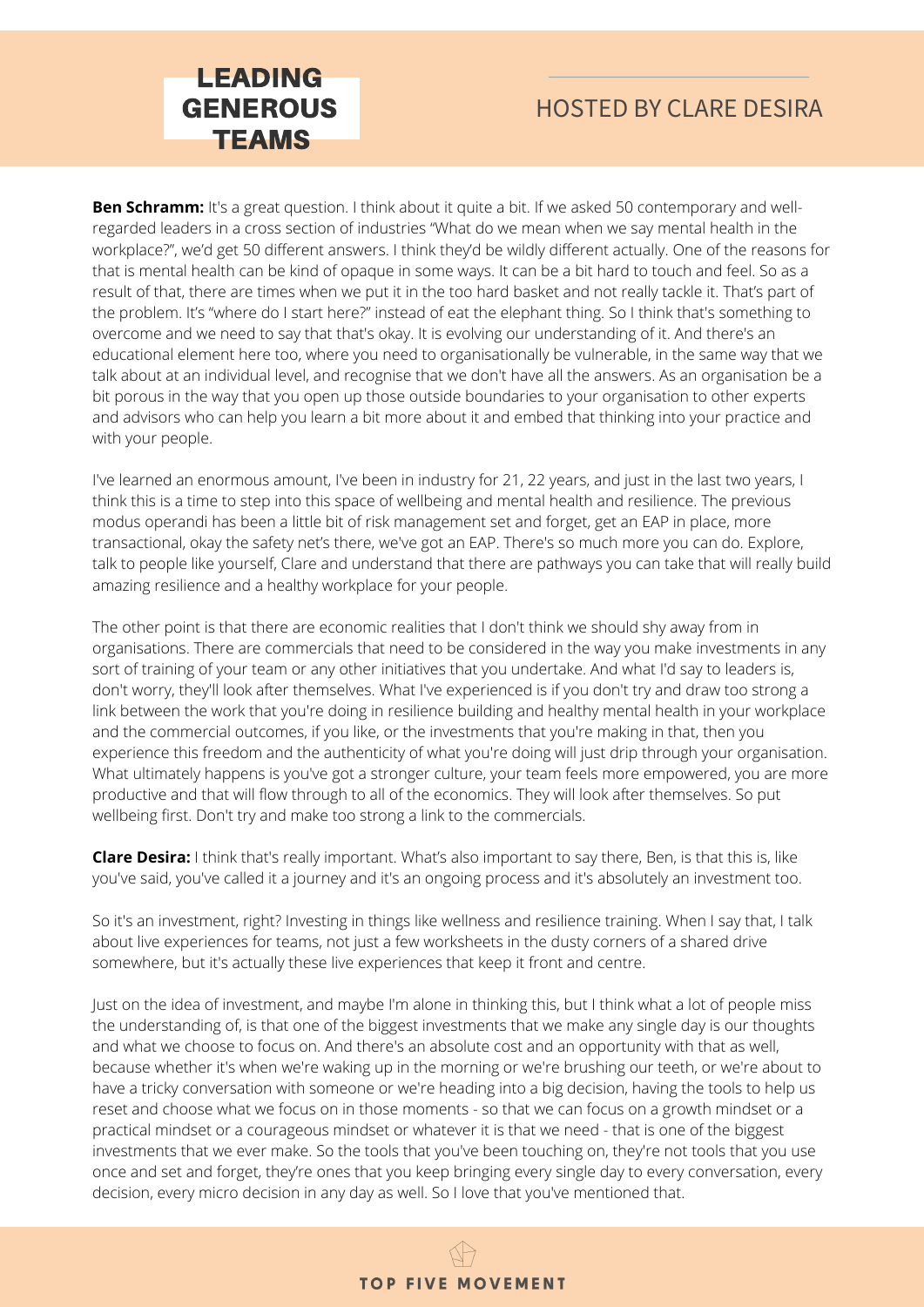## HOSTED BY CLARE DESIRA

**Ben Schramm:** I really like the outlook there Clare, because it's about what we describe as valuing your values, and two of our values at Cube are that we work as one and that we're collaborative. That is about recognising that the wellbeing side of it is not always, if you like, the more showy things - we've got a comfy couch with a cool coffee machine, here's this area where you can go and do some yoga during the day. There was a period where some of that was, tokenism is a strong word, but it was a bit too surface level. Not actually embedded in your culture as you're describing Clare, which is about helping us to think differently.

That far deeper penetrates into your organisation and equips your people rather than providing some more surface level tools or areas of an office that you can do things in. I liked that. Something we've really thought hard about is how you evolve your culture in a way that is continuing to recognise the values, the behaviors, the assumptions that need to support ongoing resilience and mental health. Again, that's part of the journey.

**Clare Desira:** Ben, you've been in this space for a while, whether it's working with for-purpose businesses or community organisations or government departments. When I ask you, as a fellow generous leader, to picture other people in your B Corp communities or for-purpose world, who comes to mind as a generous leader.

**Ben Schramm:** I see generous leaders as those who show more of their authentic selves. I would say leaders who are generous with their feelings, not generous with their money, not generous with their decisions, not generous with their strategies, their coaching, but generous with their feelings. That's how I picture them.

**Clare Desira:** Oh, I love that. Thank you so much, Ben, it's been a joy as always to speak with you and learn with you. Thank you so much for your time. I know our listeners are really going to enjoy this chat, so thank you so much.

**Ben Schramm:** Thanks for having me, Clare.

#### *Post Interview*

**Clare Desira:** Well, there you have it listeners, Ben Schramm from Cube Group. What a refreshing bunch of insights shared with us today. Just want to do a quick summary and share some further thoughts on a few of the key points that Ben made. I think one of the most exciting ones was around that growth mindset approach that Cube took as they headed into the pandemic and headed in particularly to the second year of unknowns.

Some of the skills that any of us are learning right now are some that we'll be able to take forward for years. And so it's a great opportunity for us to reflect on and head into, whether we've still got a month or two months or another year of living in these conditions, to really be sharpened and tuned into the lessons that we're actually going to learn and be able to take forward.

**TOP FIVE MOVEMENT**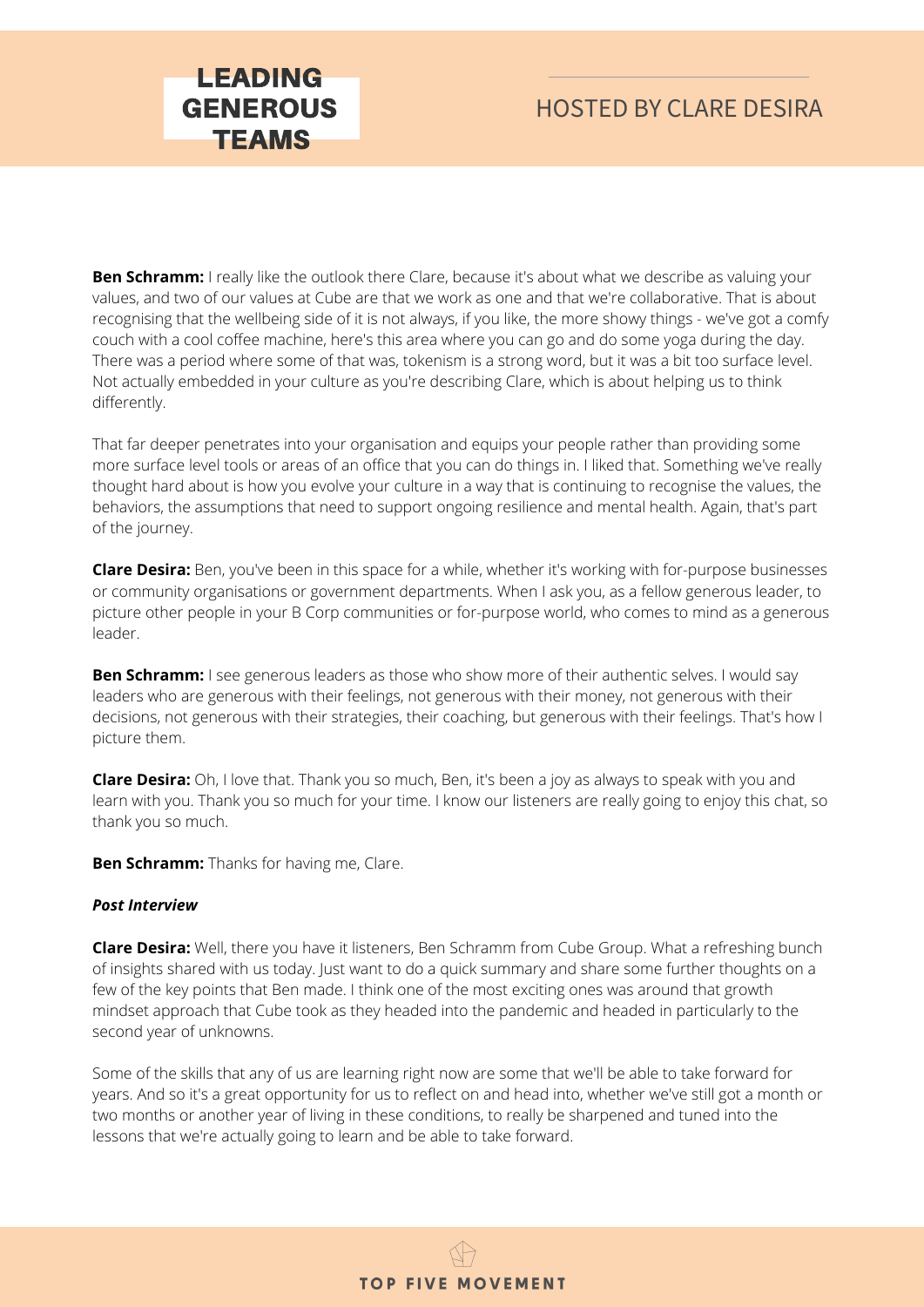## HOSTED BY CLARE DESIRA

What I really loved about working with Cube, and from hearing Ben's insights today, is they really made a choice to focus on what was within their control and influence, rather than what was out of their control. When we were initially talking with the Cubies, at Cube Group, when we're working with the people team and Ben and the Exec to shape out what we could do to support them, not only were they looking for support to build team resilience, but they also had some org changes on the horizon at the time. So we designed a behaviour change program that would not only be jam packed with those resilience tools, but one where we'd be able to draw on our coaching experience to support people to set what we at Top Five call mindset goals. Mindset goals that are totally within our own control and things that we can absolutely own and focus on, regardless of what change is happening around us.

So some of the team members set goals like diving into each day with deeper confidence in what I can bring to my work, or stepping into leadership opportunities with a greater sense of calm. Many of you listening, who are no doubt in these generous roles where the work is never ending and it takes a lot of energy, might relate to another really common type of goal that the team set, which is around building healthy and realistic expectations that would support me in life and work.

By doing this as a team, they've not only coped during this time, but in their words, they've thrived. They've become better leaders. They have a greater sense of being one team and they've developed an extraordinary level of support and trust across the organisation as well.

Now don't get me wrong, Ben's leadership at Cube and Cube Group as an organisation have always been a magnet for great people. But because of their growth mindset approach to the whole pandemic, they've actually become stronger as a team over the last 12 months. If you want to learn more about this type of mindset goal that we're talking about here, I share more about this in a bonus episode that was in season one. That episode was called Expert Insight: Myths About Finding Your Purpose and What to Try Instead. So if you want to dive into that one for yourself, I'll share the links in the show notes.

The other thing that I loved about what Ben shared, and I know he has a strong opinion about this which we really love, is that wellbeing is not a set and forget idea. It's up to us as leaders of organisations to not just be looking at what has become a basic level of support in this space. Ben touched on the idea of EAP programs (or employee assistance programs) where an organisation or employer funds counselling or psychologist sessions for their teams. And that, once upon a time, was considered to be gold class.

But I guess what Ben was asking, and what we're asking often as well of our clients and leaders in the industries that we work with, is it enough? At a bare minimum of what we would really love to see, is that all leaders in any organisation that has an EAP program, that they really promote it as a service to access proactively. Not that it's just a service for when team members are really struggling or in crisis, but they actually draw on those services as a way to proactively build their mental health, mindset and resilience as well. It's something we really believe in strongly at Top Five, because it'd be really short-sighted to just think that these types of services, or programs like ours, that are about mindset, resilience, mental health building, as a nice wellness service.